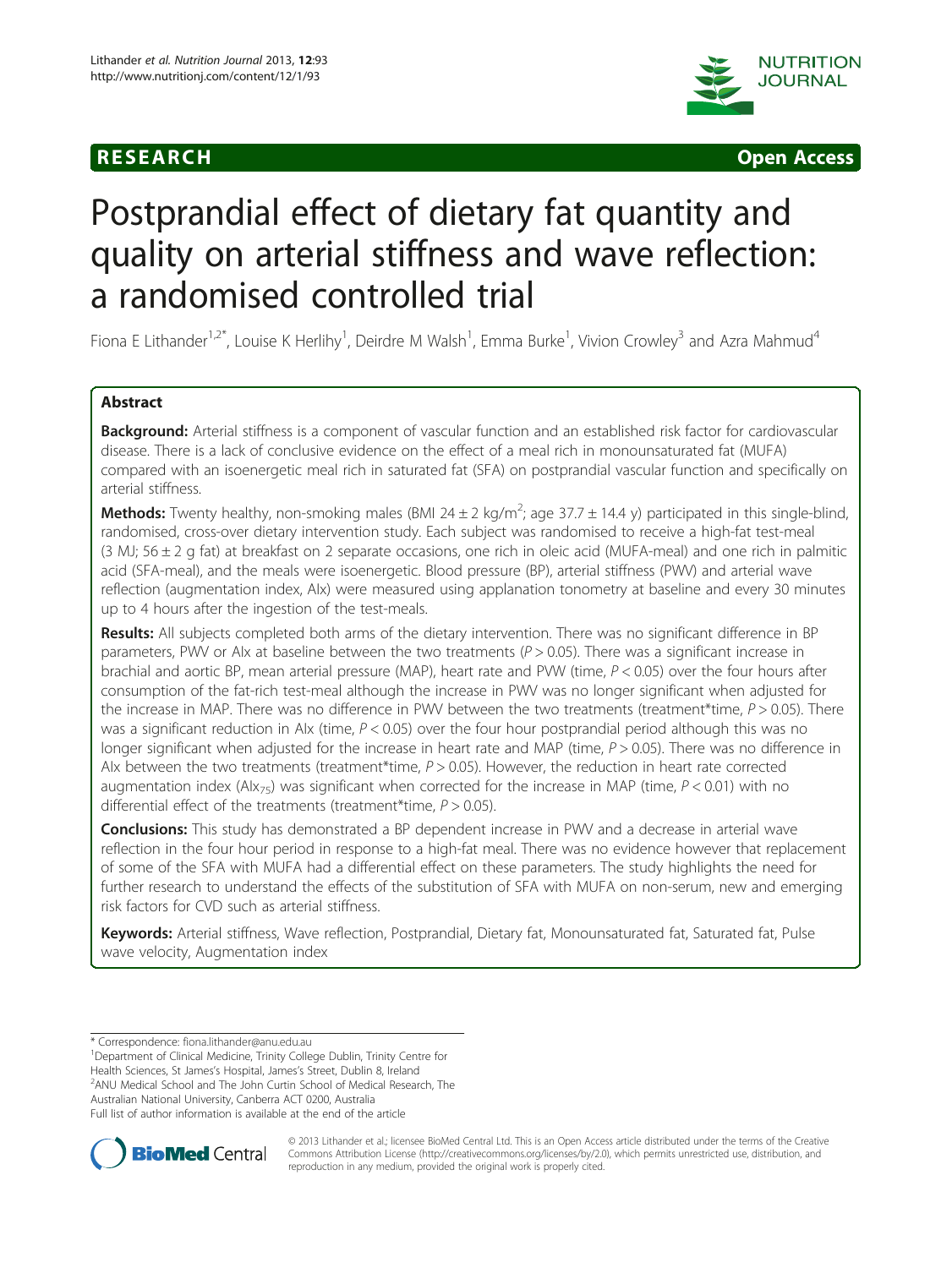# <span id="page-1-0"></span>Introduction

Dietary fat intake plays a significant role in the development of cardiovascular disease (CVD) through its effect on lipoprotein metabolism [[1\]](#page-6-0). It is well accepted that dietary saturated fatty acid (SFA) is positively associated with cardiovascular (CV) risk and whilst current dietary recommendations advise a decrease in SFA intake [\[2,3](#page-6-0)], it is unclear which nutrient should replace SFA in the diet [[4\]](#page-6-0). The chronic substitution of SFA with monounsaturated fat (MUFA) is attractive since a decrease in serum markers of CVD risk such as fasting LDLcholesterol has been shown in a number of studies [\[5,6](#page-6-0)]. It is also becoming increasingly evident that since humans spend the majority of each 24 hour period in the postprandial state, an understanding of the acute metabolic consequences of a meal is important [[7,8\]](#page-6-0). Indeed, it is well accepted that an adverse lipaemic state in the postprandial phase is itself a risk factor for CVD [\[7](#page-6-0)].

The examination of the effects of fat quantity and SFA replacement on non-serum markers of CVD is important and vascular dysfunction is a new and emerging nonserum risk factor for CVD. Arterial stiffness, measured as aortic pulse wave velocity (PWV) is a validated, independent predictor of mortality from CVD [\[9\]](#page-6-0) and is an unavoidable element of CV aging [\[10\]](#page-6-0). Whilst a number of studies have examined the postprandial effect of a fat-rich meal on components of vascular function such as flowmediated dilatation (FMD) and forearm blood flow (FBF) in healthy subjects [[11](#page-6-0)-[24](#page-6-0)], there is conflicting evidence on the effect on arterial stiffness which is dependent on the methodology used [\[25-27\]](#page-6-0). Moreover, there is a lack of conclusive evidence on the acute effect of a test-meal rich in monounsaturated fat (MUFA) compared with an isoenergetic test-meal rich saturated fat (SFA) on postprandial vascular function but specifically on arterial stiffness [\[8](#page-6-0)]. Given the public health recommendations in favour of dietary SFA replacement [\[2,3\]](#page-6-0), it is important to understand the impact of such substitution on new and emerging risk factors for CVD [\[8\]](#page-6-0). The aim of the current study was twofold; to investigate the acute postprandial effects of a fat-rich meal compared to baseline and secondly to examine the effect of a MUFA-rich versus a SFA-rich meal on postprandial arterial stiffness and wave reflection.

# Methods

# Study population

Twenty men completed both arms of this dietary intervention. All had normal fasting lipid profile, plasma glucose and serum insulin, were normotensive and were not current cigarette smokers (Table 1). Exclusion criteria included a self-reported history of coronary heart disease, any metabolic disorder, diabetes mellitus, atrial fibrillation, heart failure, renal or liver dysfunction, secondary hypertension; currently or previously being treated for hypertension; body

#### Table 1 Baseline characteristics of the twenty subjects who completed the study

| n                                             | 20               |
|-----------------------------------------------|------------------|
| Age (years)                                   | $38.7 \pm 14.4$  |
| Body mass index ( $kg/m2$ )                   | $24.1 \pm 2.3$   |
| Waist circumference (cm)                      | $85.7 \pm 7.0$   |
| Brachial systolic BP (mm Hg)                  | $112.0 \pm 12.7$ |
| Brachial diastolic BP (mm Hg)                 | $69.0 \pm 9.2$   |
| Heart rate (bpm)                              | $56.2 \pm 10.2$  |
| Aortic systolic BP (mm Hg)                    | $99.4 \pm 14.5$  |
| Aortic diastolic BP (mm Hg)                   | $67.8 \pm 9.3$   |
| Augmentation index (%)                        | $8.4 \pm 24.2$   |
| Augmentation index at HR of 75 bpm (%)        | $0.1 \pm 7.9$    |
| Reflection time (m/s)                         | $157.2 \pm 24.8$ |
| Pulse wave velocity (m/s)                     | $6.7 \pm 1.4$    |
| Plasma glucose (mmol/L)                       | $4.85 \pm 0.37$  |
| Insulin (mU/L)                                | $4.26 \pm 2.27$  |
| Total cholesterol (mmol/L)                    | $4.5 \pm 0.8$    |
| High density lipoprotein cholesterol (mmol/L) | $1.4 \pm 0.3$    |
| Triglyceride (mmol/L)                         | $1.0 \pm 0.7$    |

Abbreviations: BP blood pressure, bpm beats per minute, m/s metres per second, all measurements were made at the screen visit; all blood parameters were measured after an overnight fast.

mass index > 30 kg/m<sup>2</sup>; resting blood pressure (BP) > 140/90 mmHg; inability to consume the test-meal through dysphagia or intolerance; taking medications or currently participating in another intervention study. Subjects were asked to abstain from taking any nutritional supplements for the duration of the study and for 3 weeks prior to the intervention. The study was ethically approved by the Trinity College Dublin Faculty of Health Sciences Ethics Committee and each subject gave informed written consent. The study was carried out in accordance with the principles of the Declaration of Helsinki and the procedures followed were in accordance with institutional guidelines.

#### Study protocol and diets

Study subjects in this randomised, controlled, single-blind, cross-over design were required to attend the Trinity Centre for Health Sciences on three separate occasions for one screen visit and two test-meal visits. Eligibility was assessed at the screen visit. Subjects were asked to arrive at 0800 h having fasted from 2000 h the previous night and also having abstained from vigorous exercise and consumption of alcohol and caffeine for the previous 24 hours. Subjects were randomised to the two separate test-meals using stratification to ensure that half were given the testmeal which was rich in monounsaturated fatty acids (MUFA-meal) and low in SFA, and half the test-meal which was rich in SFA (SFA-meal) and low in MUFA on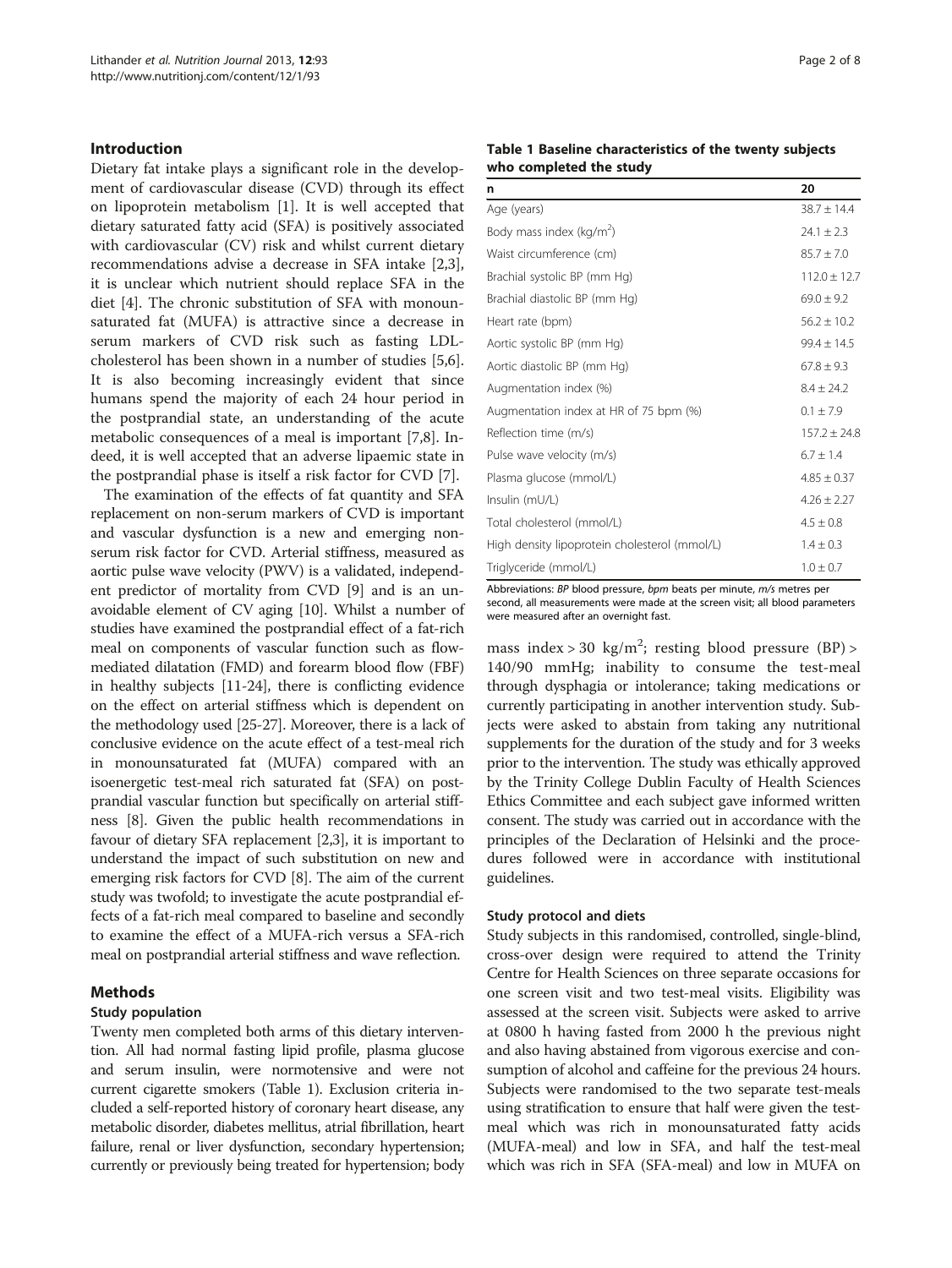entry into the study. Each subject therefore received each of the two test-meals on a separate occasion and in a randomised order. There was a minimum washout period of two days between the two test-meal visits where subjects were asked to resume their habitual diet and exercise patterns.

During each test-meal visit, subjects remained supine apart from short periods in between measurements where they were permitted to sit up, read or visit the bathroom. They were not permitted to fall asleep at any stage. Measurements of BP, PWV and arterial wave reflection measured as augmentation index (AIx) were made at 9 individual time-points; while the subject was fasting (0 minutes) and at 30, 60, 90, 120, 150, 180, 210 and 240 minutes after the start of ingestion of the test-meal.

Both isoenergetic test-meals comprised of a high-fat (3 MJ,  $56 \pm 2$  g fat) strawberry flavoured milkshake and 400 ml water which subjects were asked to consume in entirety within 15 minutes. The MUFA-meal contained whole milk, skimmed milk powder, Nesquik® (strawberry flavour), water and olive oil. The SFA-meal contained whole milk, skimmed milk powder, Nesquik<sup>®</sup> (strawberry flavour), water, double cream and sunflower oil. The MUFA-meal was rich in oleic acid which came from olive oil. The SFA-meal was rich in palmitic acid, myristic acid and stearic acid which came from the dairy cream. The two milk-shakes were freshly prepared on the morning of each visit and were identical in volume, taste and appearance and in macronutrient composition, other than a difference in the MUFA and SFA content (Table 2).

# Haemodynamic measurements

BP and heart rate were measured in duplicate prior to each set of arterial stiffness measurements in the right arm of each subject using an A&D Medical UA-767 Plus digital blood pressure monitor (Tokyo, Japan) using a medium sized cuff. All observers were trained by the senior investigator AM. A pillow was placed under the subjects' right arm in order to raise the brachial artery to the level of the aorta. The measurement was repeated if there was a difference of  $\geq 10$  mmHg between two values and the two closest values were recorded.

Applanation tonometry was performed using SphygmoCor® (Model SCOR-Px, AtCor Medical, Sydney, Australia) on the right side of each subject to derive values for PWV and AIx at the screen visit and at the 9 timepoints at each of the test-meal visits. An ECG was performed for the duration of each testing period. At the screen visit the distance from the suprasternal notch to the femoral artery and the distance from the suprasternal notch to the carotid artery were measured using a flexible tape measure and these data used for the test-meal visits. The length of the aorta was estimated as the distance from

|                 | <b>MUFA-meal</b> | SFA-meal | Delta |
|-----------------|------------------|----------|-------|
| Energy (kJ)     | 2978.9           | 3124.6   | 145.7 |
| $CHO$ (g)       | 39.7             | 41.1     | 1.4   |
| Protein (g)     | 17.4             | 18.8     | 1.4   |
| Fat (g)         | 54.5             | 57.6     | 2.7   |
| Total SFA (g)   | 11.7             | 33.84    | 22.14 |
| SFA profile(q)  |                  |          |       |
| C4:0            | 0.28             | 2.12     | 1.84  |
| C6:0            | 0.18             | 1.22     | 1.04  |
| C8:0            | 0.1              | 0.68     | 0.58  |
| C10:0           | 0.22             | 1.45     | 1.23  |
| C11:0           | 0                | 0.03     | 0.03  |
| C12:0           | 0.35             | 1.73     | 1.38  |
| C13:0           | 0                | 0.03     | 0.03  |
| C14:0           | 0.87             | 5.31     | 4.44  |
| C15:0           | 0.08             | 0.56     | 0.48  |
| C16:0           | 6.87             | 14.29    | 7.42  |
| C17:0           | 0.09             | 0.36     | 0.27  |
| C18.0           | 2.23             | 5.9      | 3.67  |
| C20:0           | 0.19             | 0.09     | 0.1   |
| C22:0           | 0.05             | 0.06     | 0.01  |
| C24:0           | 0.19             | 0.01     | 0.18  |
| Total MUFA (g)  | 36.42            | 14.64    | 21.78 |
| MUFA profile(g) |                  |          |       |
| C10:1           | 0.02             | 0.14     | 0.12  |
| C12:1           | 0                | 0.03     | 0.03  |
| C14:1           | 0.08             | 0.45     | 0.37  |
| C16:1           | 0.47             | 0.83     | 0.36  |
| C17:1           | 0.07             | 0.12     | 0.05  |
| C18:1           | 35.4             | 11.43    | 23.97 |
| C20:1           | 0.16             | 0.13     | 0.03  |
| C22:1           | 0                | 0        | 0     |
| C24:1           | 0                | 0.03     | 0.03  |
| Trans MUFA (g)  | 0.22             | 1.48     | 1.26  |
| Total PUFA (g)  | 3.97             | 4.18     | 0.21  |
| PUFA profile(g) |                  |          |       |
| C18:2           | 3.59             | 3.39     | 0.2   |
| C18:3           | 0.34             | 0.27     | 0.07  |
| C20:2           | 0                | 0.01     | 0.01  |
| C20:3           | 0                | 0.03     | 0.03  |
| C20:4           | 0                | 0.06     | 0.06  |
| C20:5           | 0                | 0.03     | 0.03  |
| C22:5           | 0                | 0.04     | 0.04  |
| Trans PUFA (g)  | 0.04             | 0.35     | 0.31  |

Abbreviations: CHO carbohydrate, SFA saturated fatty acid, MUFA monounsaturated fatty acid, PUFA polyunsaturated fatty acid.

#### Table 2 Composition of the two test-meals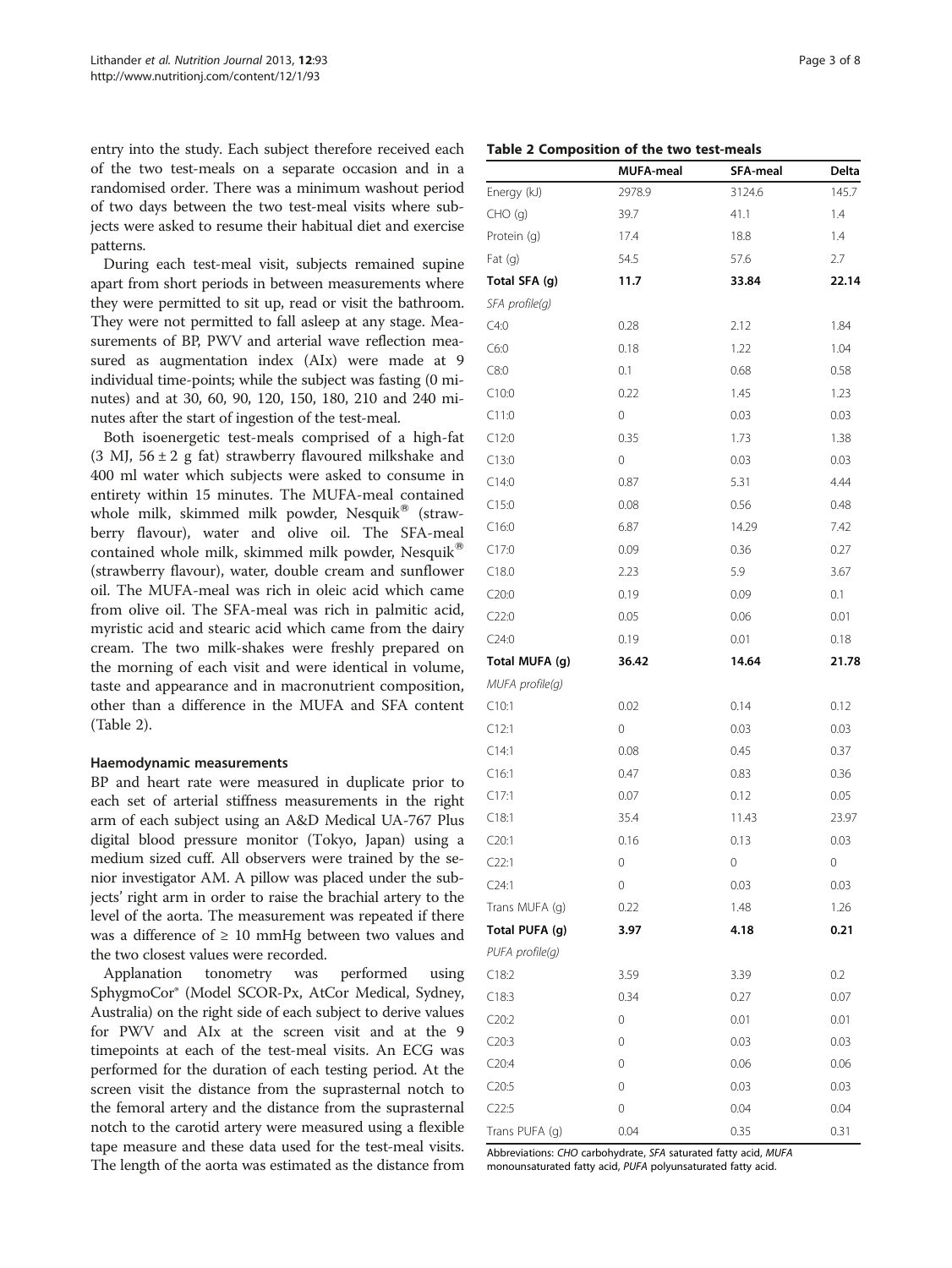the suprasternal notch to the femoral artery minus the distance from the suprasternal notch to the carotid artery. Applanation tonometry commenced two minutes after the deflation of the blood pressure monitor cuff. A measurement of arterial stiffness was taken using the tonometer at the carotid and femoral arteries which gives carotidfemoral PWV. Pulse wave analysis (PWA) was performed at the radial artery of the right arm of each subject. AIx, aortic systolic blood pressure (ASBP) and aortic diastolic blood pressure (ADBP) were derived from PWA. Furthermore, as AIx is intrinsically heart rate dependent, the system also generated  $\text{AIx}_{75}$  which standardises  $\text{AIx}$  to a heart rate of 75 beats per minute.

# Anthropometry

The body mass of each subject was measured in kilograms to the nearest 0.1 kg on SECA 877 digital scales (SECA, Vogel and Halke, Germany) with the subject wearing light clothing and no shoes. Height was measured to the nearest millimetre using a SECA Leicester portable stadiometer (SECA, Vogel and Halke, Germany) with the subject standing upright, with their head in the Frankfort plane and the shoulders and buttocks in contact with the backboard. Waist circumference was measured to the nearest millimetre using a flexible tape measure at the midpoint between the lowest rib and the iliac crest after respiratory exhalation and the subject standing with feet approximately 20 cm apart.

#### Statistical analysis

Results are expressed as mean ± SD unless otherwise stated. Data were normalised and were analysed using JMP Version 7.1.1 (SAS for Windows, NC, USA). The sample size was calculated on the assumption that with a within-patient standard deviation of PWV of 0.9, 20 subjects would be required in a cross-over study with a probability of 91% to detect a treatment difference of 1 m/sec at a two-sided 0.05 significance level. Continuous data is expressed as mean ± SD and categorical data as percentages. Differences between means were analysed using Wilcoxon Rank Sums Test for continuous and chi-square test for categorical data. Changes in clinical parameters over time were analysed using ANOVA for repeated measures with treatment as a covariate. For PWV, which is BP dependent, changes over time were also adjusted for the change in MAP. For AIx, changes over time were adjusted for a change in heart rate and in MAP. A significance level of  $P < 0.05$  was considered significant.

# Results

All subjects who were randomised into this cross-over study completed both arms of the intervention. Subjects were healthy and predominantly lean (BMI 24.1  $\pm$  $2.3 \text{ kg/m}^2$ ). Baseline characteristics are reported in

Table [1.](#page-1-0) There was no significant difference in PWV, AIx, brachial systolic blood pressure (SBP) or aortic SBP at the fasting measure (0 minutes) between the two treatments  $(P > 0.05)$ . All subjects had normal fasting glucose  $(4.85 \pm 0.37 \text{ mmol/L})$  and insulin  $(4.26 \pm 1.37 \text{ mmol/L})$ 2.27 mU/L), were normotensive with no evidence of hyperlipidaemia.

#### Effect of the test-meal fat quantity on PWV, AIx and BP

When analysed independent of treatment, there was a significant increase in brachial (time,  $P < 0.05$ ) and aortic SBP (time,  $P < 0.05$ ), MAP (time,  $P < 0.05$ ) and heart rate (time,  $P < 0.001$ ) in response to the high-fat meal over the 240 minute postprandial period. There was also a significant increase in PWV over time (time,  $P < 0.05$ ), although this effect was no longer significant when adjusted for the increase in MAP ( $P > 0.05$ ). Alx decreased significantly in response to the high-fat meal (time,  $P < 0.01$ ), although this effect was no longer significant when adjusted for the increase in heart rate and MAP  $(P > 0.05)$ . There was a significant reduction in  $\text{AIX}_{75}$  over the four hour postprandial period (time,  $P < 0.01$ ) which was still significant when corrected for the increase in MAP ( $P < 0.05$ ).

# Effect of the test-meal fatty acid quality on PWV, AIx and **BP**

The changes in PWV and in AIx in response to the two test-meal treatments are shown in Figure 1 and Figure [2](#page-4-0). When analysed to investigate the effect of the MUFA-meal versus the SFA-meal, there was no significant differential effect of the MUFA-meal versus the SFA-meal on brachial or aortic SBP, MAP or heart rate (treatment\*time,  $P > 0.05$ ). There were also no differential effects of fatty acid quality on PWV, AIx, or AIx<sub>75</sub> (treatment\*time,  $P > 0.05$ ).

# **Discussion**

It is widely accepted that there is a positive relationship between the fat content of a meal and the resultant lipaemia [\[28\]](#page-6-0), inflammation [[29\]](#page-6-0), coagulation and oxidative

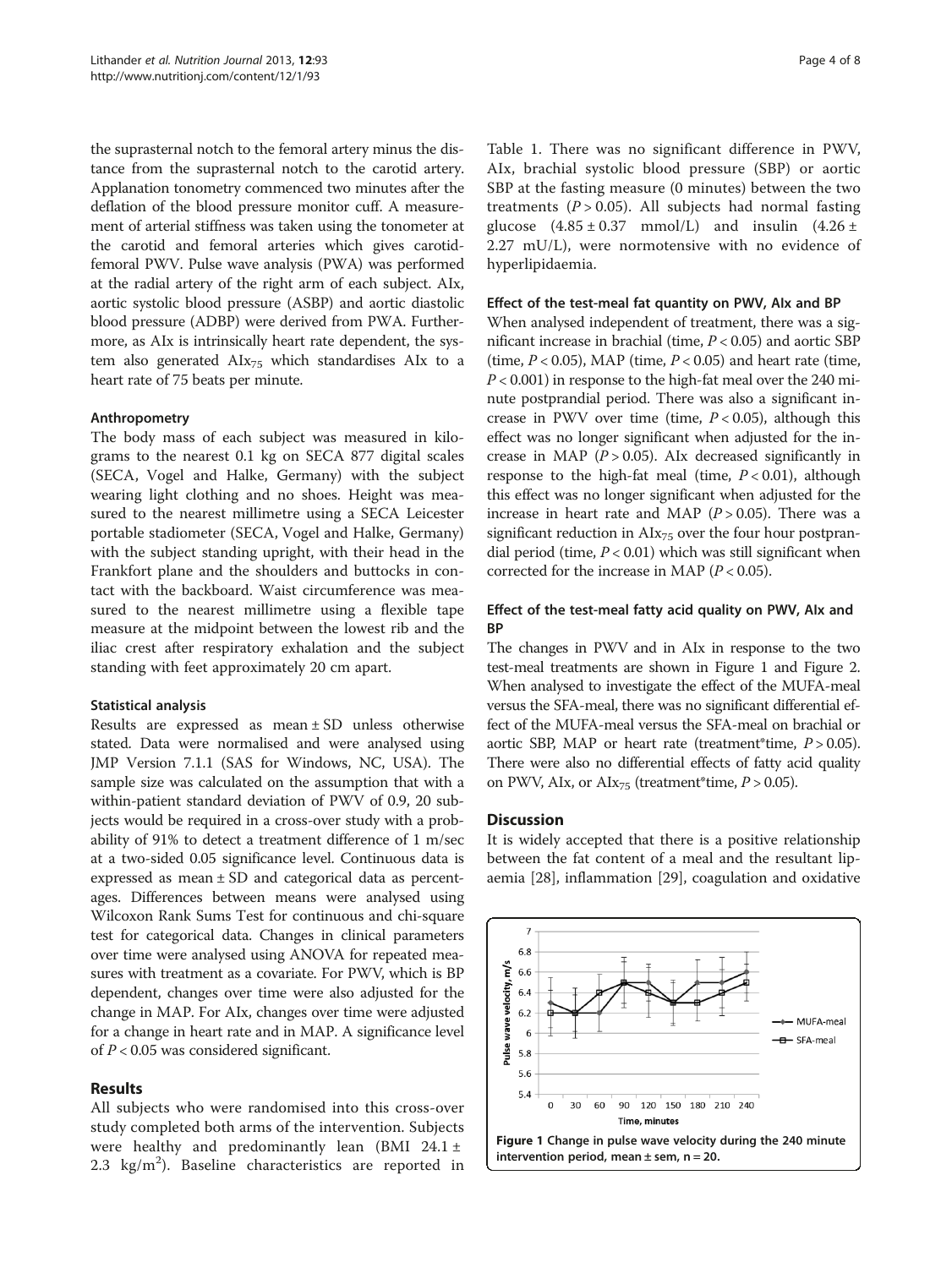<span id="page-4-0"></span>

stress [[30,31\]](#page-6-0). The current study demonstrated a significant increase in arterial stiffness measured as PWV with a significant decrease in wave reflection measured as AIx compared to baseline in the four hour period in response to a high fat meal. No differential effect was seen on either PWV or AIx when some of the SFA in the SFA-meal was substituted for MUFA.

# Effect of the test-meal fat quantity on postprandial arterial stiffness and wave reflection

A significant increase from baseline of 0.3 m/s in PWV following the high-fat meal was seen in the current study although this was not significant when the data were adjusted for the increase in MAP. The meal provided 56 g dietary fat and data from a number of other studies of lean healthy men [\[32,33\]](#page-7-0) demonstrate an increase in serum triacylglycerol rich lipoproteins (TRLs) in response to a similar amount of dietary fat. It has been suggested that this hypertriglyceridaemic state may affect non-serum risk factors for CVD such as vascular function [\[34](#page-7-0)]. A number of studies have examined the acute effect of fat quantity on postprandial vascular function in healthy participants [[12](#page-6-0)-[24](#page-6-0),[35,36\]](#page-7-0) and although there were methodological differences between the studies, results concluded an impairment in vascular function following a meal rich in fat [[8](#page-6-0)]. The majority of these studies used flow mediated dilation (FMD) or forearm blood flow (FBF) as their measure of vascular function. Only three studies have examined the acute effect of fat ingestion where arterial stiffness was the primary outcome measure but suffer from methodological differences [[25](#page-6-0)-[27](#page-6-0)]. The measurement of carotid-femoral PWV that was used in the current study is widely recognised as the gold-standard method of assessing arterial stiffness. The first of these three studies demonstrated an impairment in systemic arterial compliance in response to 50 g fat [\[27\]](#page-6-0). The second showed no change in PWV, pulse wave analysis (PWA) or digital volume pulse (DVP) in response to 60 g fat [[25](#page-6-0)] although carotid-radial PWV was used which has not been shown to be of prognostic value and is not recommended for assessing arterial stiffness. The third study by Phillips and colleagues (2010) showed an acute decrease in AIx after 58 g fat was consumed [\[26\]](#page-6-0). Two of the studies were carried out in lean and obese men [\[25,26](#page-6-0)] with no differential effect of body mass index (BMI). The third study [\[27\]](#page-6-0) was carried out in both men and women although BMI was not reported. While one may argue that the increase in PWV shown in the current study was BP dependent and therefore not significant, we believe that this unfavourable acute haemodynamic effect of a high-fat meal does support a view of a pro-atherogenic postprandial milieu.

The mechanism proposed by Nestel and colleagues [[27\]](#page-6-0) is that postprandial serum TRLs contribute to arterial stiffening, a hypothesis that is put forward by the authors of the current study. Others have observed this association and have postulated that an increase in lipolysis may increase the production of reactive oxygen species (ROS) and increase the possibility that circulating fatty acids may become oxidised [[37](#page-7-0)]. In addition, the ROS can decrease the bioavailability of nitric oxide (NO) [[18,20\]](#page-6-0), either through decreased synthesis and/or enhanced degradation [\[38](#page-7-0)]. Through effects on coagulation and inflammatory signalling pathways in the endothelium, circulating TRL remnants which result from a high-fat meal may increase the breakdown of NO [[39,40\]](#page-7-0). Serum TRLs were not measured in the current study although it is hypothesised that significant hypertriglyceridaemia occurred in response to the 56 g fat consumed which had either a direct or indirect effect on vascular health.

Most published work shows a reduction in wave reflection following a high-fat meal. In the current study, there was a significant decrease in AIx compared to baseline in response to the high-fat meal, although this disappeared when adjusted for the increase in heart rate and MAP. However,  $\text{AIx}_{75}$ , which is corrected for heart rate, significantly decreased following the high-fat meal, independent of a change in MAP. This reduction is counter intuitive when we consider data showing impaired endothelial function following the acute ingestion of dietary fat and larger studies are required to improve our understanding. One of the hypotheses put forward to explain this paradox includes the proposal that the ingestion of any type of food causing a reduction in wave reflection from the splanchnic bed [[41](#page-7-0)] which may be related to the release of insulin, a known vasodilator [[42](#page-7-0)].

# Effect of the test-meal fatty acid quality on postprandial arterial stiffness and wave reflection

The second aim of the current study was to assess whether replacement of dietary SFA with MUFA would affect postprandial arterial stiffness measured as PWV and wave reflection measured as AIx, and results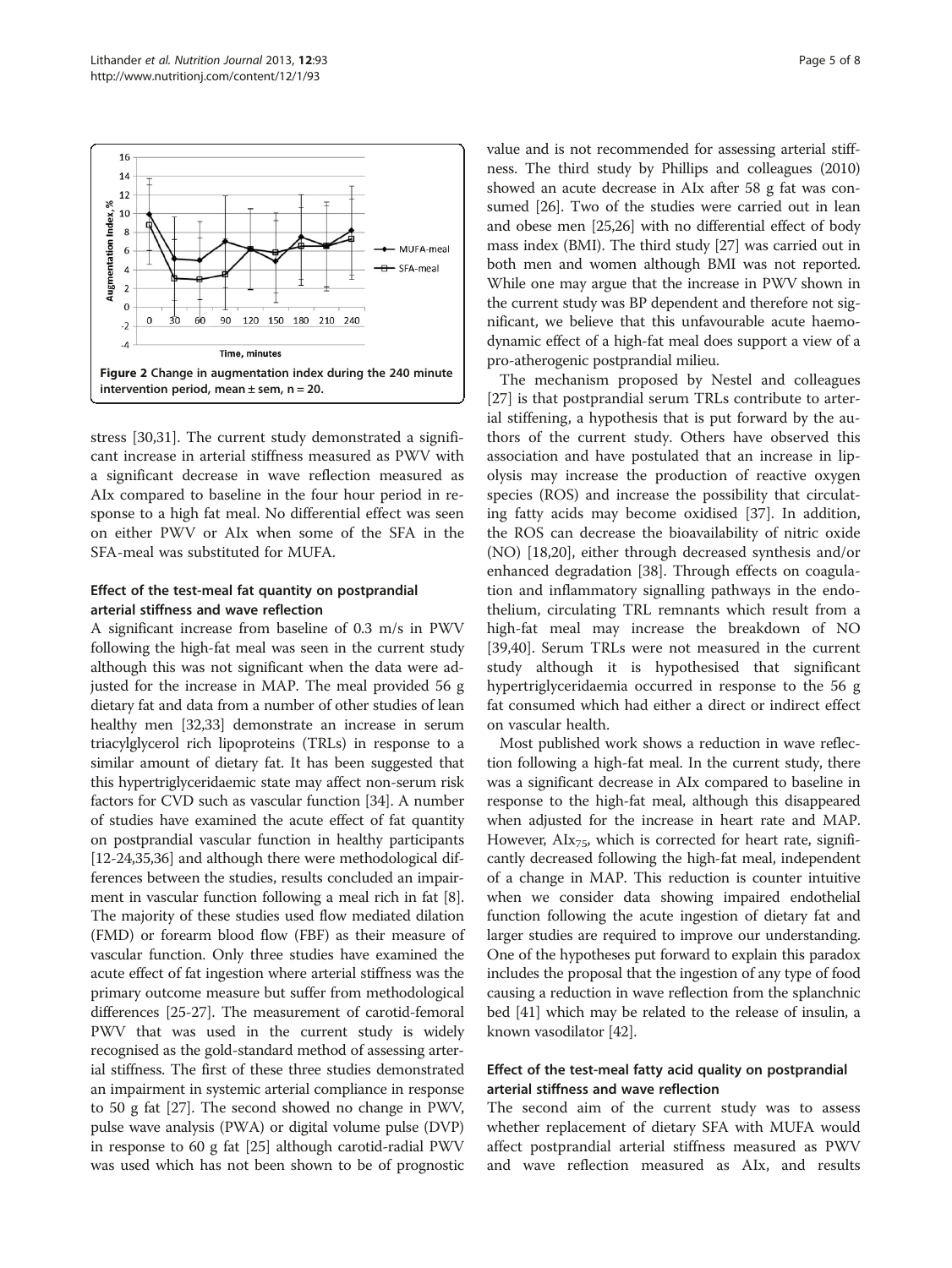indicated that no differential effect was seen over the 4 hour intervention period. When serum markers of CVD risk are measured, it is well accepted that an MUFA-rich diet results in a less atherogenic profile compared to a SFA-rich diet [\[43](#page-7-0)]. A number of studies have investigated the effect of isoenergetic meals of different fatty acid composition on measures of vascular function and substantial differences in study design has led to difficulties in drawing conclusions [\[8](#page-6-0)]. In addition, some studies tested healthy subjects [[38,44](#page-7-0)-[48\]](#page-7-0) whilst other investigated hyercholesterolaemic patients [[49\]](#page-7-0), type two diabetics [\[50](#page-7-0),[51\]](#page-7-0) or adults with the metabolic syndrome [\[52](#page-7-0)]. The overall evidence suggests a moderate decrease in vascular function following a SFA-rich meal [[8\]](#page-6-0) but the data are less consistent when SFA is replaced by MUFA. Importantly, the majority of studies used FMD, FBF or ischaemic reactive hyperaemia [[52](#page-7-0)] as measures of vascular function and only one study [[38](#page-7-0)] examined the effect on arterial stiffness measured as PVW and/or PWA. Berry and colleagues [[38\]](#page-7-0) tested the postprandial effect of a stearic acid rich meal (50 g fat) versus an oleic-acid rich meal (50 g fat) and showed a decrease in PWV and PWA after both meals when compared with baseline. Such results should be interpreted with caution however because although stearic acid is correctly classified as a SFA, it can result in an uncharacteristically low postprandial lipaemic and oxidative stress response [\[38](#page-7-0)] when compared to a meal rich in the MUFA oleic acid. In the current study, the main sources of SFA in the SFA-meal were palmitic acid and myristic acid and therefore this issue was avoided.

The current study showed a significant increase in both brachial and aortic SBP in response to the high-fat meal but no differential effect of fatty acid quality on either measure. It is unknown however whether the increased systolic blood pressure was caused by the increase in PWV or vice versa. Increased blood pressure in response to a high-fat meal has been seen elsewhere [[53\]](#page-7-0) and it is hypothesised that the fat-load-induced increase in circulating free fatty acids and TRLs stimulate production of ROS [[53,54\]](#page-7-0), and contribute to endothelial dysfunction [\[55](#page-7-0)], hypothesised to contribute to hypertension. In the current study, whether the meal was rich in MUFA or SFA had no differential effect on either brachial or aortic systolic blood pressure.

It could be argued that the changes in vascular function observed over the 4 hour postprandial period in the current study may be as a result of eating per se rather than dietary fat intake. Studies have shown that dietary intake, regardless of the composition, can cause a change in arterial stiffness [[56](#page-7-0)-[58\]](#page-7-0). Eating is known to cause changes in a number of hemodynamic responses [\[59\]](#page-7-0) although these tend to lead to vasodilation rather than vasoconstriction [[27](#page-6-0)], as previously

discussed. Studies where carbohydrate has replaced fat have resulted in improved endothelial function [\[13\]](#page-6-0). Whilst the current study allowed us to test the postprandial effect of a fat rich meal compared to baseline, it was not specifically designed with this in mind and as such did not use a control isoenergetic low-fat/high carbohydrate meal. The other components of any test-meal can make the interpretation of the resultant data somewhat complex. The protein [[60](#page-7-0)], anti-oxidant [\[61,62](#page-7-0)] and fibre content [\[63\]](#page-7-0) of test-meals can complicate the interpretation of data and make it difficult for conclusions to be drawn on the effect of fats of differing quality. The test-meals used in the current study were identical in volume, taste, appearance and in macronutrient composition other than a difference in MUFA and SFA content. One limitation in the current study however, is that the MUFA-meal contained olive oil which is known to contain phenolic compounds. Ruano and colleagues (2005) showed that a meal containing highphenolic virgin olive oil improves ischemic reactive hyperaemia during the postprandial state, a phenomenon which might be mediated via a reduction in oxidative stress and the increase of nitric oxide metabolites [[64](#page-7-0)]. The phenolic content of the olive oil used in the current study was not measured and therefore could have been a confounding factor. In addition, it would have been preferable if the intervention period was longer than 240 minutes since studies and a recently published expert panel statement suggest that many serum markers take greater than 240 minutes to return to baseline after a high-fat meal [[26](#page-6-0)[,65\]](#page-7-0).

Another limitation of the current study is that chronic or habitual dietary intake was not measured. In a review published by Lopez-Miranda and colleagues in 2007 [[66](#page-7-0)], it was suggested that the habitual diet of an individual may influence the postprandial response [\[67](#page-7-0)] Williams [[67\]](#page-7-0) suggested that background diets rich in monounsaturated fat or omega-3 polyunsaturated fatty acids tend to lower the postprandial lipid response compared with diets rich in saturated fatty acids [\[68-70](#page-7-0)]. The key limitation of the current study however is the lack of simultaneous collection of venous blood samples. This would have allowed the measurement of circulating TRLs, insulin, markers of oxidative stress and other parameters which would facilitate a greater understanding of the mechanism behind the relationship between dietary fat and arterial stiffness.

# Conclusion

In conclusion, given the known health risks associated with excess dietary fat intake in addition to the health benefits of the replacement of SFA with MUFA on serum markers of CVD risk, further research is needed to understand the effect that dietary fat quantity and quality may have on vascular health.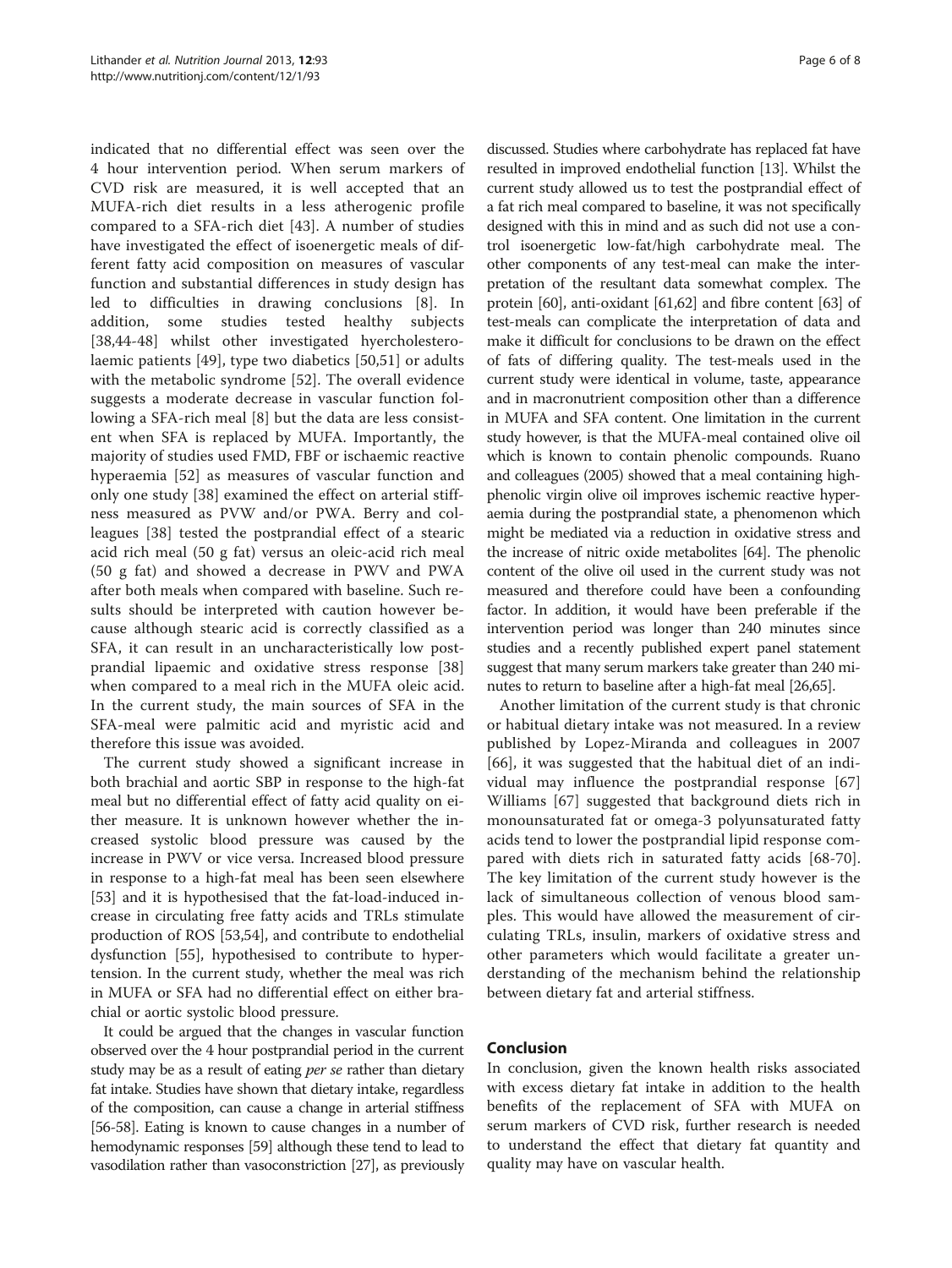#### <span id="page-6-0"></span>Competing interests

The authors declare that they have no competing interests.

#### Authors' contributions

FEL was the senior author, conceived and designed the research, drafted the manuscript and handled funding and supervision; LKH, DMW and EB were responsible for participant recruitment and acquired, analysed and interpreted the data; VC was the senior laboratory analyst and participated in study design; AM was the study clinician, performed the statistical analyses and made critical revision of the manuscript for intellectual content. All authors read and approved the final manuscript.

#### Acknowledgements

We thank Aoibheann McMorrow who provided assistance during the study.

#### Funding

Irish Heart Foundation Noel Hickey Research Bursary.

#### Author details

<sup>1</sup>Department of Clinical Medicine, Trinity College Dublin, Trinity Centre for Health Sciences, St James's Hospital, James's Street, Dublin 8, Ireland. <sup>2</sup>ANU Medical School and The John Curtin School of Medical Research, The Australian National University, Canberra ACT 0200, Australia. <sup>3</sup>Department of Biochemistry, St James's Hospital, James's Street, Dublin 8, Ireland. <sup>4</sup> Department of Pharmacology and Therapeutics, Trinity College Dublin, Trinity Centre for Health Sciences, St James's Hospital, James's Street, Dublin 8, Ireland.

#### Received: 14 November 2012 Accepted: 8 July 2013 Published: 10 July 2013

#### References

- 1. Neaton JD, Wentworth D: Serum cholesterol, blood pressure, cigarette smoking, and death from coronary heart disease. overall findings and differences by age for 316,099 white men. multiple risk factor intervention trial research group. Arch Intern Med 1992, 152:56–64.
- 2. Graham I, Atar D, Borch-Johnsen K, Boysen G, Burell G, Cifkova R, Dallongeville J, De Backer G, Ebrahim S, Gjelsvik B, et al: European guidelines on cardiovascular disease prevention in clinical practice: full text. Fourth Joint Task Force of the European Society of Cardiology and other societies on cardiovascular disease prevention in clinical practice (constituted by representatives of nine societies and by invited experts). Eur J Cardiovasc Prev Rehabil 2007, 14(Suppl 2):S1–S113.
- 3. Executive summary of the third report of the national cholesterol education program (NCEP) expert panel on detection, evaluation, and treatment of high blood cholesterol in adults (adult treatment panel III). JAMA 2001, 285:2486–2497.
- Jebb SA, Lovegrove JA, Griffin BA, Frost GS, Moore CS, Chatfield MD, Bluck LJ, Williams CM, Sanders TA: Effect of changing the amount and type of fat and carbohydrate on insulin sensitivity and cardiovascular risk: the RISCK (reading, imperial, surrey, cambridge, and kings) trial. Am J Clin Nutr 2010, 92:748-758.
- Due A, Larsen TM, Mu H, Hermansen K, Stender S, Astrup A: Comparison of 3 ad libitum diets for weight-loss maintenance, risk of cardiovascular disease, and diabetes: a 6-mo randomized, controlled trial. Am J Clin Nutr 2008, 88:1232–1241.
- 6. Vessby B, Uusitupa M, Hermansen K, Riccardi G, Rivellese AA, Tapsell LC, Nalsen C, Berglund L, Louheranta A, Rasmussen BM, et al: Substituting dietary saturated for monounsaturated fat impairs insulin sensitivity in healthy men and women: the KANWU Study. Diab tologia 2001, 44:312–319.
- Poppitt SD: Postprandial Lipaemia, Haemostasis, inflammatory response and other emerging risk factors for cardiovascular disease: the influence of fatty meals. Curr Nutr Food Sci 2005, 1:23–34.
- 8. Vafeiadou K, Weech M, Sharma V, Yaqoob P, Todd S, Williams CM, Jackson KG, Lovegrove JA: A review of the evidence for the effects of total dietary fat, saturated, monounsaturated and n-6 polyunsaturated fatty acids on vascular function, endothelial progenitor cells and microparticles. Br J Nutr 2012, 107:303–324.
- Laurent S, Boutouyrie P, Asmar R, Gautier I, Laloux B, Guize L, Ducimetiere P, Benetos A: Aortic stiffness is an independent predictor of all-cause and cardiovascular mortality in hypertensive patients. Hypertension 2001, 37:1236–1241.
- 10. Sakuragi S, Abhayaratna WP: Arterial stiffness: methods of measurement, physiologic determinants and prediction of cardiovascular outcomes. Int J Cardiol 2010, 138:112–118.
- 11. Plotnick GD, Corretti MC, Vogel RA: Effect of antioxidant vitamins on the transient impairment of endothelium-dependent brachial artery vasoactivity following a single high-fat meal. JAMA 1997, 278:1682–1686.
- 12. Vogel RA, Corretti MC, Plotnick GD: Effect of a single high-fat meal on endothelial function in healthy subjects. Am J Cardiol 1997, 79:350-354.
- 13. Ong PJ, Dean TS, Hayward CS, Della Monica PL, Sanders TA, Collins P: Effect of fat and carbohydrate consumption on endothelial function. Lancet 1999, 354:2134.
- 14. Marchesi S, Lupattelli G, Schillaci G, Pirro M, Siepi D, Roscini AR, Pasqualini L, Mannarino E: Impaired flow-mediated vasoactivity during post-prandial phase in young healthy men. Atherosclerosis 2000, 153:397–402.
- 15. Gaenzer H, Sturm W, Neumayr G, Kirchmair R, Ebenbichler C, Ritsch A, Foger B, Weiss G, Patsch JR: Pronounced postprandial lipemia impairs endothelium-dependent dilation of the brachial artery in men. Cardiovasc Res 2001, 52:509–516.
- 16. Ng CK, Chan AP, Cheng A: Impairment of endothelial function–a possible mechanism for atherosclerosis of a high-fat meal intake. Ann Acad Med Singapore 2001, 30:499-502.
- 17. Sarabi M, Fugmann A, Karlstrom B, Berne C, Lithell H, Lind L: An ordinary mixed meal transiently impairs endothelium-dependent vasodilation in healthy subjects. Acta Physiol Scand 2001, 172:107-113.
- 18. Bae JH, Schwemmer M, Lee IK, Lee HJ, Park KR, Kim KY, Bassenge E: Postprandial hypertriglyceridemia-induced endothelial dysfunction in healthy subjects is independent of lipid oxidation. Int J Cardiol 2003, 87:259–267.
- 19. Steer P, Sarabi DM, Karlstrom B, Basu S, Berne C, Vessby B, Lind L: The effect of a mixed meal on endothelium-dependent vasodilation is dependent on fat content in healthy humans. Clin Sci (Lond) 2003, 105:81–87.
- 20. Tsai WC, Li YH, Lin CC, Chao TH, Chen JH: Effects of oxidative stress on endothelial function after a high-fat meal. Clin Sci (Lond) 2004, 106:315-319.
- 21. Padilla J, Harris RA, Fly AD, Rink LD, Wallace JP: The effect of acute exercise on endothelial function following a high-fat meal. Eur J Appl Physiol 2006, 98:256–262.
- 22. Tushuizen ME, Nieuwland R, Scheffer PG, Sturk A, Heine RJ, Diamant M: Two consecutive high-fat meals affect endothelial-dependent vasodilation, oxidative stress and cellular microparticles in healthy men. J Thromb Haemost 2006, 4:1003–1010.
- 23. Shimabukuro M, Chinen I, Higa N, Takasu N, Yamakawa K, Ueda S: Effects of dietary composition on postprandial endothelial function and adiponectin concentrations in healthy humans: a crossover controlled study. Am 1 Clin Nutr 2007, 86:923-928.
- 24. Bui C, Petrofsky J, Berk L, Shavlik D, Remigio W, Montgomery S: Acute effect of a single high-fat meal on forearm blood flow, blood pressure and heart rate in healthy male Asians and Caucasians: a pilot study. Southeast Asian J Trop Med Public Health 2010, 41:490–500.
- 25. Ayer JG, Harmer JA, Steinbeck K, Celermajer DS: Postprandial vascular reactivity in obese and normal weight young adults. Obesity 2010, 18:945–951.
- 26. Phillips LK, Peake JM, Zhang X, Hickman IJ, Kolade O, Sacre JW, Huang BE, Simpson P, Li SH, Whitehead JP, et al: The effect of a high-fat meal on postprandial arterial stiffness in men with obesity and type 2 diabetes. J Clin Endocrinol Metab 2010, 95:4455–4459.
- 27. Nestel PJ, Shige H, Pomeroy S, Cehun M, Chin-Dusting J: Post-prandial remnant lipids impair arterial compliance. J Am Coll Cardiol 2001, 37:1929-1935.
- 28. Dubois C, Armand M, Azais-Braesco V, Portugal H, Pauli AM, Bernard PM, Latge C, Lafont H, Borel P, Lairon D: Effects of moderate amounts of emulsified dietary fat on postprandial lipemia and lipoproteins in normolipidemic adults. Am J Clin Nutr 1994, 60:374–382.
- 29. Poppitt SD, Keogh GF, Lithander FE, Wang Y, Mulvey TB, Chan YK, McArdle BH, Cooper GJ: Postprandial response of adiponectin, interleukin-6, tumor necrosis factor-alpha, and C-reactive protein to a high-fat dietary load. Nutrition 2008, 24:322–329.
- 30. O'Keefe JH, Bell DS: Postprandial hyperglycemia/hyperlipidemia (postprandial dysmetabolism) is a cardiovascular risk factor. Am J Cardiol 2007, 100:899–904.
- 31. Anderson RA, Evans ML, Ellis GR, Graham J, Morris K, Jackson SK, Lewis MJ, Rees A, Frenneaux MP: The relationships between post-prandial lipaemia, endothelial function and oxidative stress in healthy individuals and patients with type 2 diabetes. Atherosclerosis 2001, 154:475–483.